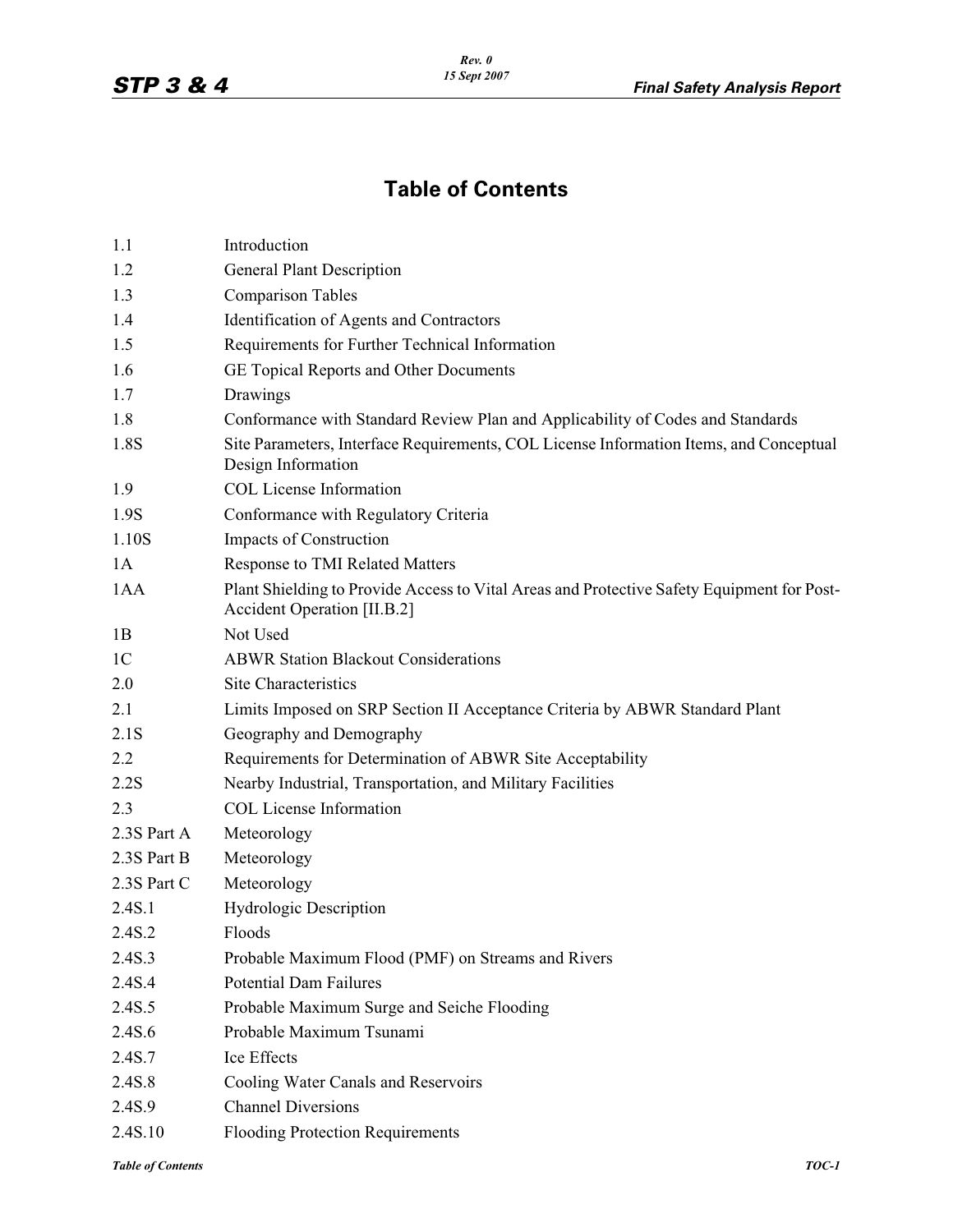| 2.4S.11        | Low Water Considerations                                                            |
|----------------|-------------------------------------------------------------------------------------|
| 2.4S.12        | Groundwater                                                                         |
| 2.4S.13        | Accidental Releases of Radioactive Liquid Effluents in Ground and Surface Waters    |
| 2.4S.14        | Technical Specifications and Emergency Operation Requirements                       |
| 2.5S           | Geology, Seismology, and Geotechnical Engineering                                   |
| 2.5S.1A        | Basic Geologic and Seismic Information                                              |
| 2.5S.1B        | Basic Geologic and Seismic Information                                              |
| 2.5S.1C        | Basic Geologic and Seismic Information                                              |
| 2.5S.1D        | Basic Geologic and Seismic Information                                              |
| 2.5S.1E        | Basic Geologic and Seismic Information                                              |
| 2.5S.2         | Vibratory Ground Motion                                                             |
| 2.5S.3         | <b>Surface Faulting</b>                                                             |
| 2.5S.4         | Stability of Subsurface Materials and Foundations                                   |
| 2.5S.5         | <b>Stability of Slopes</b>                                                          |
| 2A             | Input to CRAC 2 Computer Code for Determination of ABWR Site Acceptability          |
| 3.1            | Conformance with NRC General Design Criteria                                        |
| 3.2            | Classification of Structures, Components, and Systems                               |
| 3.3            | Wind and Tornado Loadings                                                           |
| 3.4            | Water Level (Flood) Design                                                          |
| 3.5            | <b>Missile Protection</b>                                                           |
| 3.6            | Protection Against Dynamic Effects Associated with the Postulated Rupture of Piping |
| 3.7            | Seismic Design                                                                      |
| 3.8            | Seismic Category I Structures                                                       |
| 3.9            | Mechanical Systems and Components                                                   |
| 3.10           | Seismic and Dynamic Qualification of Mechanical and Electrical Equipment            |
| 3.11           | Environmental Qualification of Safety-Related Mechanical and Electrical Equipment   |
| 3.12           | Tunnels                                                                             |
| 3.12S          | Piping Design Review                                                                |
| 3.13           | Secondary Containment and Divisional Separation Zones - Barrier Considerations      |
| 3.13S          | Threaded Fasteners - ASME Code Class 1, 2, and 3                                    |
| 3A             | Seismic Soil Structure Interaction Analysis                                         |
| 3B             | Containment Hydrodynamic Loads                                                      |
| 3C             | Computer Programs Used in the Design and Analysis of Seismic Category I Structures  |
| 3D             | Computer Programs Used in the Design of Components, Equipment and Structures        |
| 3E             | Guidelines for LBB Application                                                      |
| 3F             | Not Used                                                                            |
| 3 <sub>G</sub> | Response of Structures to Containment Loads                                         |
| 3H             | Details and Evaluation Results of Seismic Category 1 Structures                     |
| 3I             | Equipment Qualification Environmental Design Criteria                               |
|                |                                                                                     |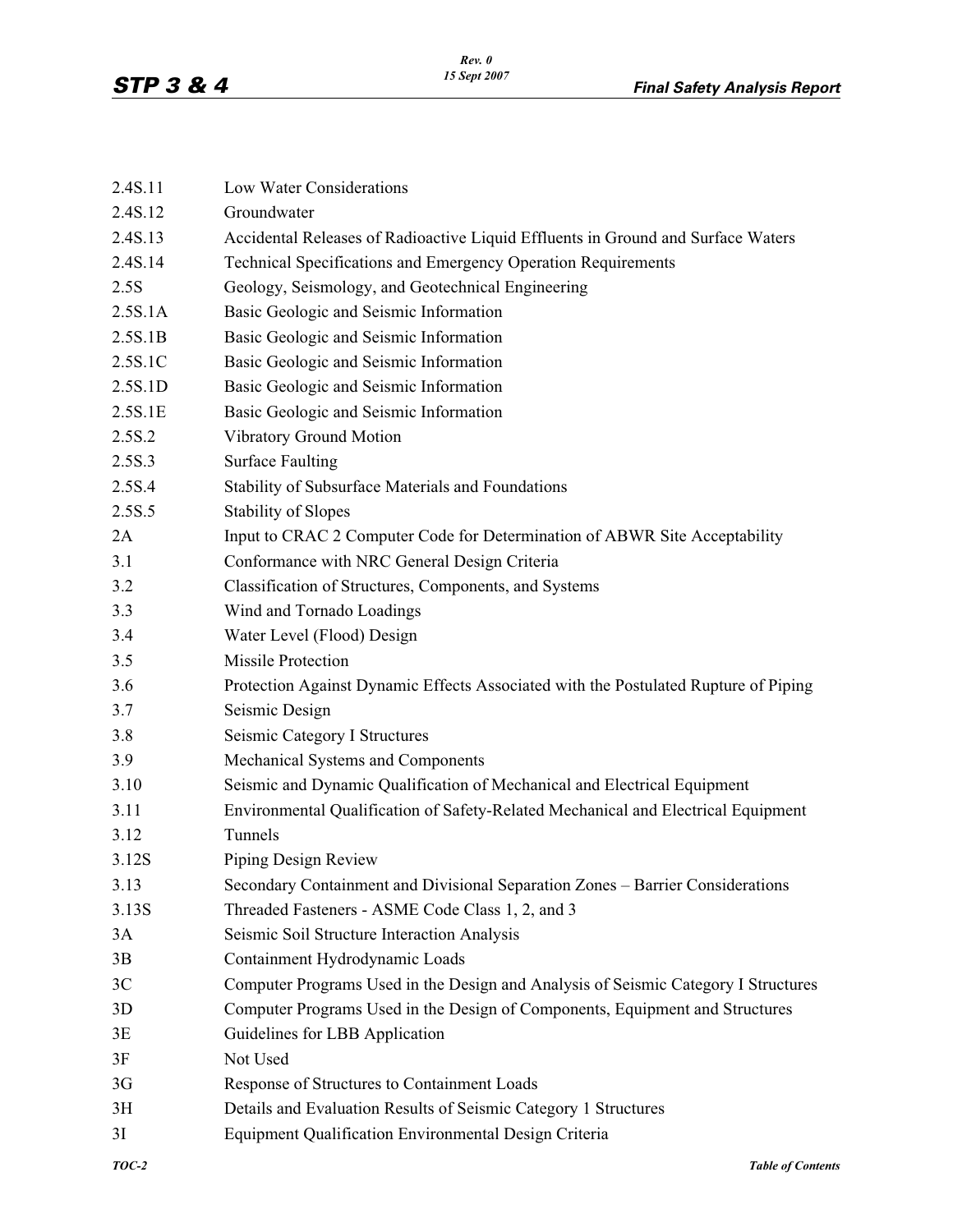| 3J  | Not Used                                                                                    |
|-----|---------------------------------------------------------------------------------------------|
| 3K  | Designated NEDE-24326-1-P Material Which May Not Change Without Prior NRC Staff<br>Approval |
| 3L  | Evaluation of Postulated Ruptures in High Energy Pipes                                      |
| 3M  | Resolution Of Intersystem Loss Of Coolant Accident For ABWR                                 |
| 3MA | System Evaluation for ISLOCA                                                                |
| 4.0 | Reactor                                                                                     |
| 4.1 | <b>Summary Description</b>                                                                  |
| 4.2 | Fuel System Design                                                                          |
| 4.3 | Nuclear Design                                                                              |
| 4.4 | Thermal-Hydraulic Design                                                                    |
| 4.5 | <b>Reactor Materials</b>                                                                    |
| 4.6 | Functional Design of Reactivity Control System                                              |
| 4A  | Typical Control Rod Patterns and Associated Power Distribution for ABWR                     |
| 4B  | Fuel Licensing Acceptance Criteria                                                          |
| 4C  | Control Rod Licensing Acceptance Criteria                                                   |
| 4D  | Reference Fuel Design Compliance with Acceptance Criteria                                   |
| 5.0 | Reactor Coolant System and Connection Systems                                               |
| 5.1 | <b>Summary Description</b>                                                                  |
| 5.2 | <b>Integrity of Reactor Coolant Pressure Boundary</b>                                       |
| 5.3 | <b>Reactor Vessel</b>                                                                       |
| 5.4 | Component and Subsystem Design                                                              |
| 5A  | Method Of Compliance For Regulatory Guide 1.150                                             |
| 5B  | RHR Injection Flow And Heat Capacity Analysis Outlines                                      |
| 6.0 | General                                                                                     |
| 6.1 | <b>Engineered Safety Feature Materials</b>                                                  |
| 6.2 | <b>Containment Systems</b>                                                                  |
| 6.3 | <b>Emergency Core Cooling Systems</b>                                                       |
| 6.4 | Habitability Systems                                                                        |
| 6.5 | Fission Products Removal and Control Systems                                                |
| 6.6 | Preservice and Inservice Inspection and Testing of Class 2 and 3 Components and Piping      |
| 6.7 | High Pressure Nitrogen Gas Supply System                                                    |
| 6A  | Regulatory Guide 1.52, Section C, Compliance Assessment                                     |
| 6B  | SRP 6.5.1, Table 6.5.1-1 Compliance Assessment                                              |
| 6C  | <b>Containment Debris Protection for ECCS Strainers</b>                                     |
| 6D  | <b>HPCF</b> Analysis Outlines                                                               |
| 6E  | <b>Additional Bypass Leakage Considerations</b>                                             |
| 7.0 | Instrumentation and Control Systems                                                         |
| 7.1 | Introduction                                                                                |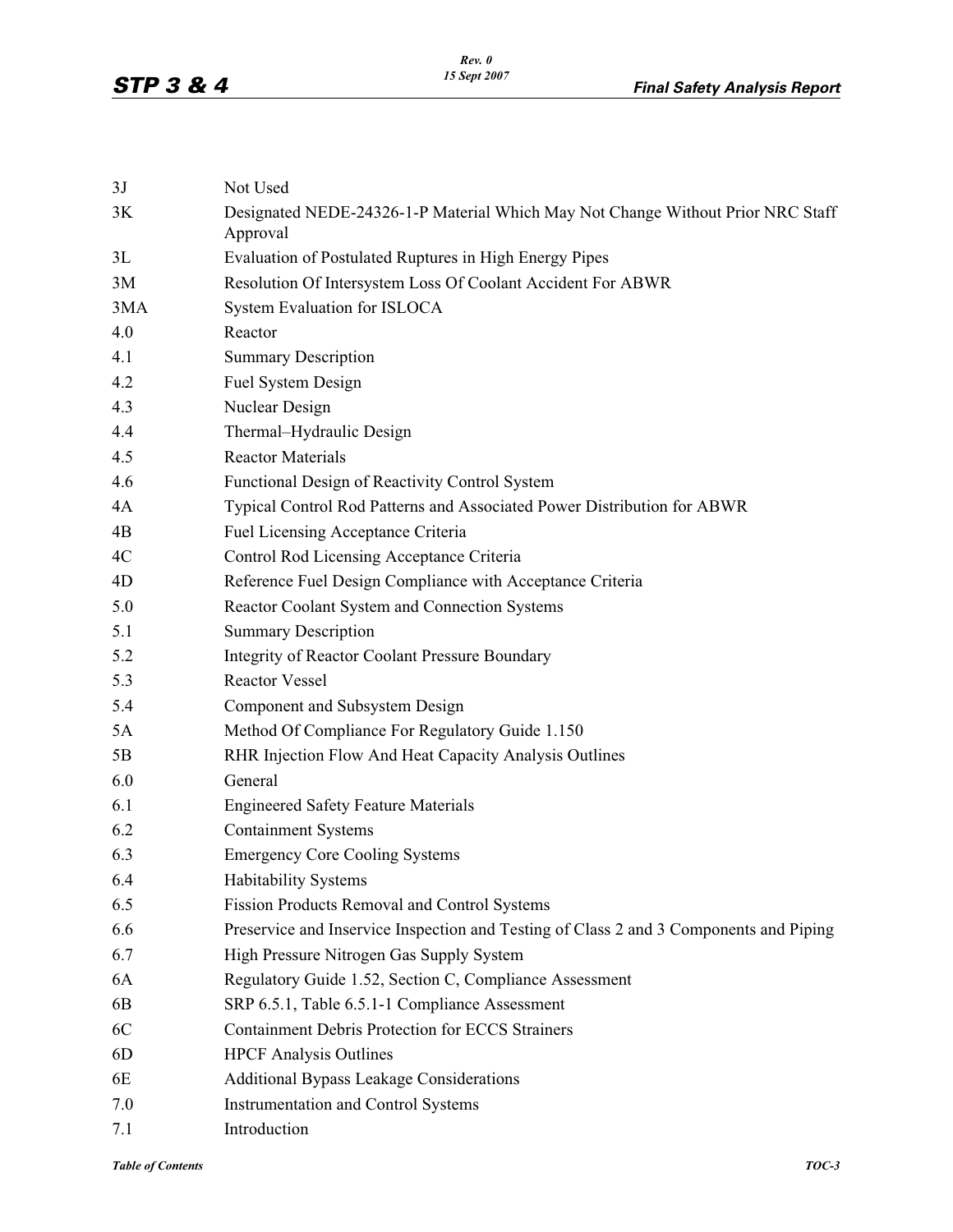| 7.2            | Reactor Protection (Trip) System (RPS)—Instrumentation and Controls               |
|----------------|-----------------------------------------------------------------------------------|
| 7.3            | Engineered Safety Feature Systems, Instrumentation and Control                    |
| 7.4            | Systems Required for Safe Shutdown                                                |
| 7.5            | Information Systems Important to Safety                                           |
| 7.6            | All Other Instrumentation Systems Required for Safety                             |
| 7.6S           | Interlock Systems Important to Safety                                             |
| 7.7            | Control Systems Not Required for Safety                                           |
| 7.8            | <b>COL License Information</b>                                                    |
| 7.8S           | Diverse Instrumentation and Control Systems                                       |
| 7.9S           | Data Communication Systems                                                        |
| 7A             | Design Response to Appendix B, ABWR LRB Instrumentation and Controls              |
| 7B             | Implementation Requirements for Hardware/Software Development                     |
| 7C             | Defense Against Common-Mode Failure in Safety-Related, Software-Based I&C Systems |
| 8.0            | <b>Electric Power</b>                                                             |
| 8.1            | Introduction                                                                      |
| 8.2            | <b>Offsite Power Systems</b>                                                      |
| 8.3            | <b>Onsite Power Systems</b>                                                       |
| 8.4S           | <b>Station Blackout</b>                                                           |
| 8A             | Miscellaneous Electrical Systems                                                  |
| 9.0            | <b>Auxiliary Systems</b>                                                          |
| 9.1            | Fuel Storage and Handling                                                         |
| 9.2            | <b>Water Systems</b>                                                              |
| 9.3            | <b>Process Auxiliaries</b>                                                        |
| 9.4            | Air Conditioning, Heating, Cooling and Ventilating Systems                        |
| 9.5            | Other Auxiliary Systems                                                           |
| 9A             | Fire Hazards Analysis                                                             |
| 9Β             | Summary of Analysis Supporting Fire Protection Design Requirements                |
| 9C             | Regulatory Guide 1.52, Section C, Compliance Assessment                           |
| 9 <sub>D</sub> | SRP 6.5.1, Table 6.5.1-1 Compliance Assessment                                    |
| 9E             | Fire Related Administrative Controls                                              |
| 10.0           | Steam and Power Conversion Systems                                                |
| 10.1           | <b>Summary Description</b>                                                        |
| 10.2           | <b>Turbine Generator</b>                                                          |
| 10.3           | Main Steam Supply System                                                          |
| 10.4           | Other Features of Steam and Power Conversion                                      |
| 11.0           | Radioactive Waste Management                                                      |
| 11.1           | <b>Source Terms</b>                                                               |
| 11.2           | Liquid Waste Management System                                                    |
| 11.3           | Gaseous Waste Management System                                                   |
|                |                                                                                   |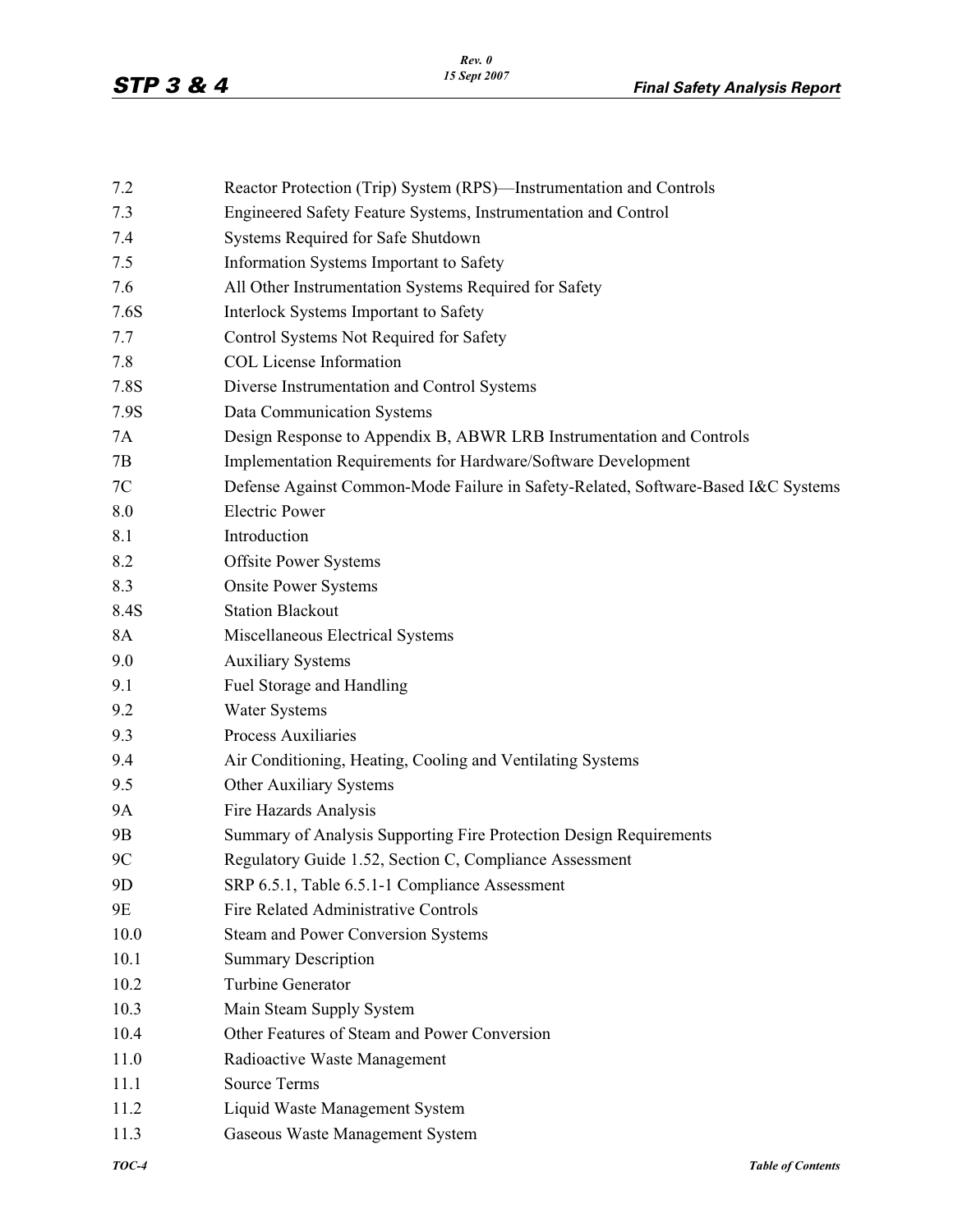| Solid Waste Management System                                              |
|----------------------------------------------------------------------------|
| Process and Effluent Radiological Monitoring and Sampling Systems          |
| <b>Offsite Radiological Monitoring Program</b>                             |
| Radioactive Waste Management - Additional Information                      |
| <b>Radiation Protection</b>                                                |
| Ensuring that Occupational Radiation Exposures are ALARA                   |
| <b>Radiation Sources</b>                                                   |
| Radiation Protection Design Features                                       |
| Dose Assessment                                                            |
| <b>Health Physics Program</b>                                              |
| <b>Operational Radiation Protection Program</b>                            |
| Appendix 12A Calculation of Airborne Radionuclides                         |
| <b>Conduct of Operations</b>                                               |
| Organizational Structure of Applicant                                      |
| Training                                                                   |
| <b>Emergency Planning</b>                                                  |
| Review and Audit                                                           |
| Operational Program Implementation                                         |
| <b>Plant Procedures</b>                                                    |
| Physical Security                                                          |
| <b>Fitness For Duty</b>                                                    |
| <b>Initial Test Program</b>                                                |
| Specific Information to be Included in Preliminary Safety Analysis Reports |
| Specific Information to be Addressed For the Initial Plant Test Program    |
| Specific Information to be Included in Final Safety Analysis Reports       |
| <b>Initial Plant Test Program</b>                                          |
| Tier 1 Selection Criteria and Processes                                    |
| Inspections, Tests, Analyses and Acceptance Criteria (ITAAC)               |
| <b>Accident and Analysis</b>                                               |
| Decrease in Reactor Coolant Temperature                                    |
| <b>Transient and Accident Classification</b>                               |
| Increase in Reactor Pressure                                               |
| Decrease in Reactor Coolant System Flow Rate                               |
| Reactivity and Power Distribution Anomalies                                |
| Increase in Reactor Coolant Inventory                                      |
| Decrease in Reactor Coolant Inventory                                      |
| Radioactive Release from Subsystems and Components                         |
| <b>Anticipated Transients Without Scram</b>                                |
| Plant Nuclear Safety Operational Analysis (NSOA)                           |
|                                                                            |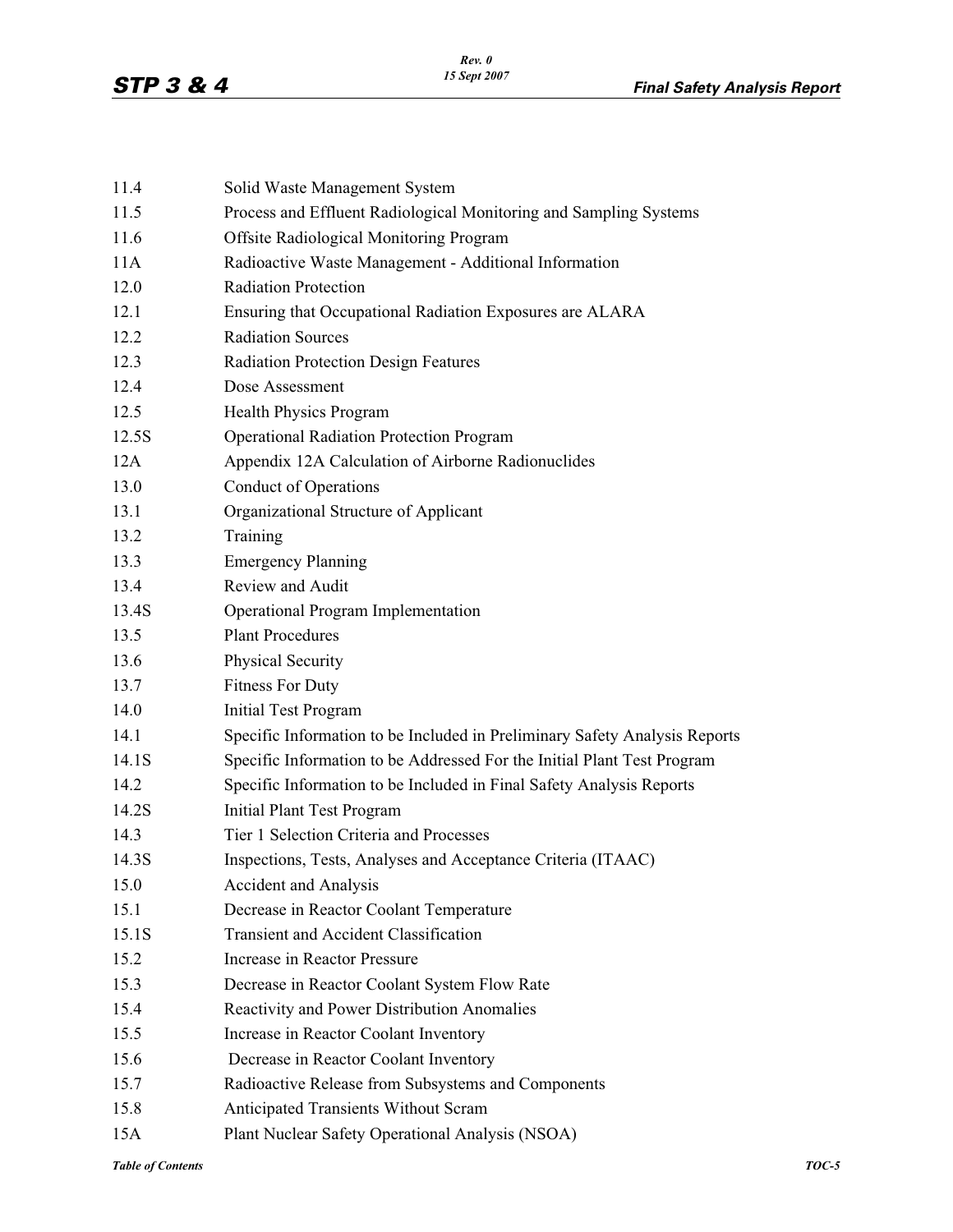| 15B         | Failure Modes and Effects Analysis (FMEA)                            |                          |
|-------------|----------------------------------------------------------------------|--------------------------|
| 15C         | Not Used                                                             |                          |
| 15D         | Probability Analysis of Pressure Regulator Downscale Failure         |                          |
| 15E         | <b>ATWS Performance Evaluation</b>                                   |                          |
| 15F         | <b>LOCA</b> Inventory Curves                                         |                          |
| 16.0        | <b>Technical Specifications</b>                                      |                          |
| 16.1        | Use and Application                                                  |                          |
| 16.2        | <b>Safety Limits</b>                                                 |                          |
| 16.3        | Limiting Condition for Operation (LCO) Applicability                 |                          |
| 16.4        | <b>Design Features</b>                                               |                          |
| 16.5        | <b>Administrative Controls</b>                                       |                          |
| 17.0        | Introduction                                                         |                          |
| 17.1        | Quality Assurance During Design and Construction                     |                          |
| 17.2        | Quality Assurance During the Operations Phase                        |                          |
| 17.3        | Reliability Assurance Program During Design Phase                    |                          |
| 17.4S       | <b>Reliability Assurance Program</b>                                 |                          |
| 17.5S       | Quality Assurance Program Guidance                                   |                          |
| 17.6S       | Maintenance Rule Program                                             |                          |
| 18.0        | Human Factors Engineering                                            |                          |
| 18.1        | Introduction                                                         |                          |
| 18.2        | Design Goals and Design Bases                                        |                          |
| 18.2        | Planning, Development, and Design                                    |                          |
| 18.4        | <b>Control Room Standard Design Features</b>                         |                          |
| 18.5        | Remote Shutdown System                                               |                          |
| 18.6        | <b>Systems Integration</b>                                           |                          |
| 18.7        | Detailed Design of the Operator Interface System                     |                          |
| 18.8        | <b>COL License Information</b>                                       |                          |
| 18A         | <b>Emergency Procedure Guidelines</b>                                |                          |
| 18B         | Differences Between BWROG EPG Revision 4 and ABWR EPG                |                          |
| 18C         | Operator Interface Equipment Characterization                        |                          |
| 18D         | Emergency Procedures Guidelines—Input Data and Calculation Results   |                          |
| 18E         | ABWR Human-System Interface Design Implementation Process            |                          |
| 18F         | <b>Emergency Operation Information and Controls</b>                  |                          |
| 18G         | Design Development and Validation Testing                            |                          |
| 18H         | Supporting Analysis for Emergency Operation Information and Controls |                          |
| 19.0        | Response to Severe Accident Policy Statement                         |                          |
| 19.1        | Purpose and Summary                                                  |                          |
| 19.1S       | Additional Information to Support the COL Application                |                          |
| 19.2        | Introduction                                                         |                          |
| $\it TOC-6$ |                                                                      | <b>Table of Contents</b> |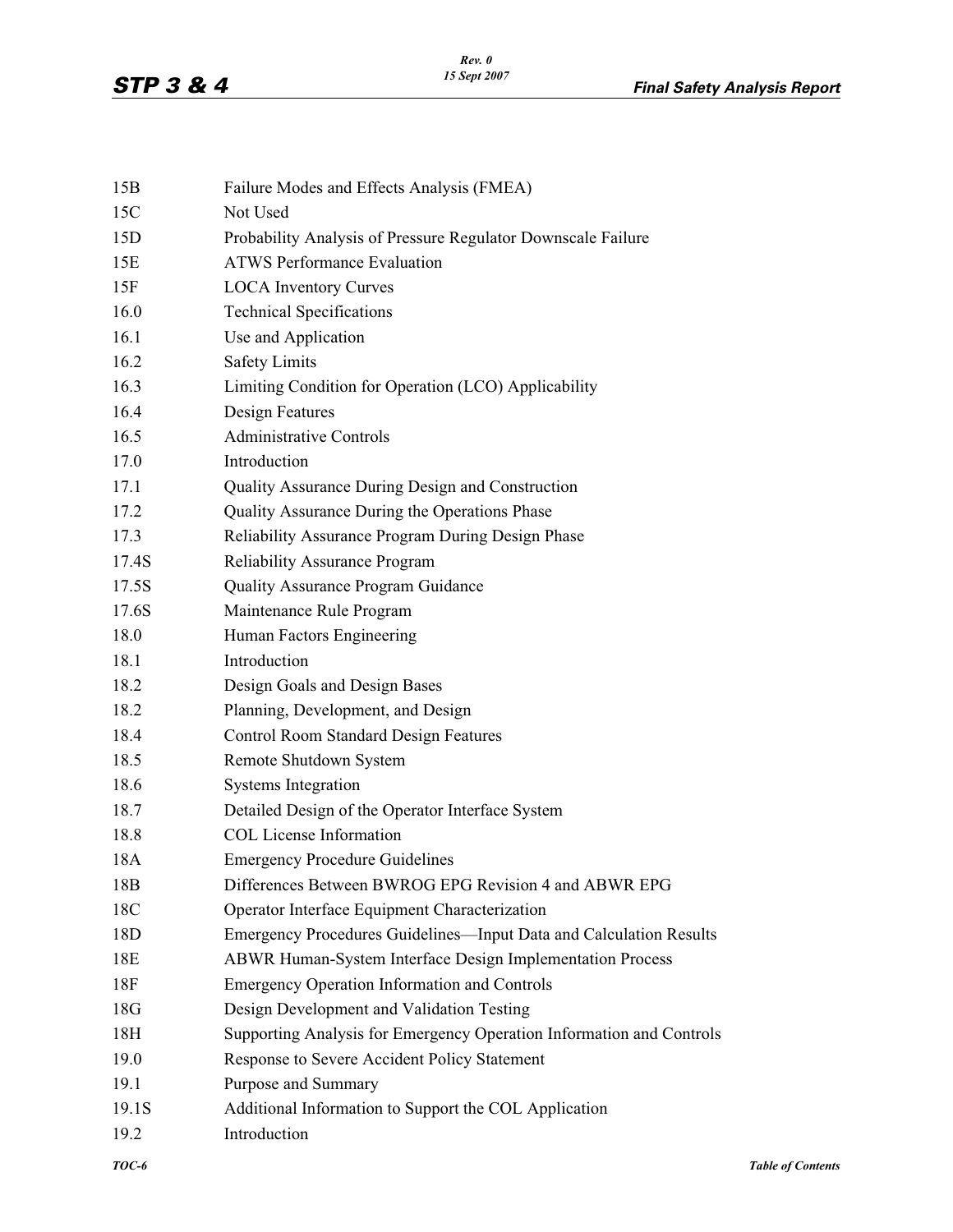| 19.3            | <b>Internal Event Analysis</b>                                                   |
|-----------------|----------------------------------------------------------------------------------|
| 19.4            | External Event Analysis and Shutdown Risk Analysis                               |
| 19.4S           | PRA Maintenance                                                                  |
| 19.5            | <b>Source Term Sensitivity Studies</b>                                           |
| 19.6            | <b>Measurement Against Goals</b>                                                 |
| 19.7            | PRA as a Design Tool                                                             |
| 19.8            | Important Features Identified by the ABWR PRA                                    |
| 19.9            | <b>COL License Information</b>                                                   |
| 19.10           | Assumptions and Insights Related to Systems Outside of ABWR Design Certification |
| 19.11           | Human Action Overview                                                            |
| 19.12           | Input to the Reliability Assurance Program                                       |
| 19.13           | Summary of Insights Gained from the PRA                                          |
| 19A             | Response to CP/ML Rule 10 CFR 50.34(f)                                           |
| 19 <sub>B</sub> | Resolution of Applicable Unresolved Safety Issues and Generic Safety Issues      |
| 19C             | Design Considerations Reducing Sabotage Risk                                     |
| 19 <sub>D</sub> | Probabilistic Evaluations                                                        |
| 19E             | Deterministic Evaluations                                                        |
| 19EA            | <b>Direct Containment Heating</b>                                                |
| 19EB            | <b>Fuel Coolant Interactions</b>                                                 |
| 19EC            | Debris Coolability and Core Concrete Interaction                                 |
| 19ED            | Corium Shield                                                                    |
| <b>19EE</b>     | <b>Suppression Pool Bypass</b>                                                   |
| 19F             | <b>Containment Ultimate Strength</b>                                             |
| 19FA            | <b>Containment Ultimate Strength</b>                                             |
| 19G             | Not Used                                                                         |
| 19H             | Seismic Capacity Analysis                                                        |
| 19I             | Seismic Margins Analysis                                                         |
| 19J             | Not Used                                                                         |
| 19K             | PRA-Based Reliability and Maintenance                                            |
| 19L             | <b>ABWR Shutdown Risk Evaluation</b>                                             |
| 19M             | Fire Protection Probabilistic Risk Assessment                                    |
| 19N             | Analysis of Common-Cause Failure of Essential Communications Equipment           |
| 190             | Not Used                                                                         |
| 19P             | Evaluation of Potential Modifications to the ABWR Design                         |
| 19Q             | <b>ABWR Shutdown Risk Assessment</b>                                             |
| 19QA            | <b>Fault Trees</b>                                                               |
| 19QB            | <b>DHR Reliability Study</b>                                                     |
| 19QC            | Review of Significant Shutdown Events: Electrical Power and Decay Heat Removal   |
| 19R             | Probabilistic Flooding Analysis                                                  |